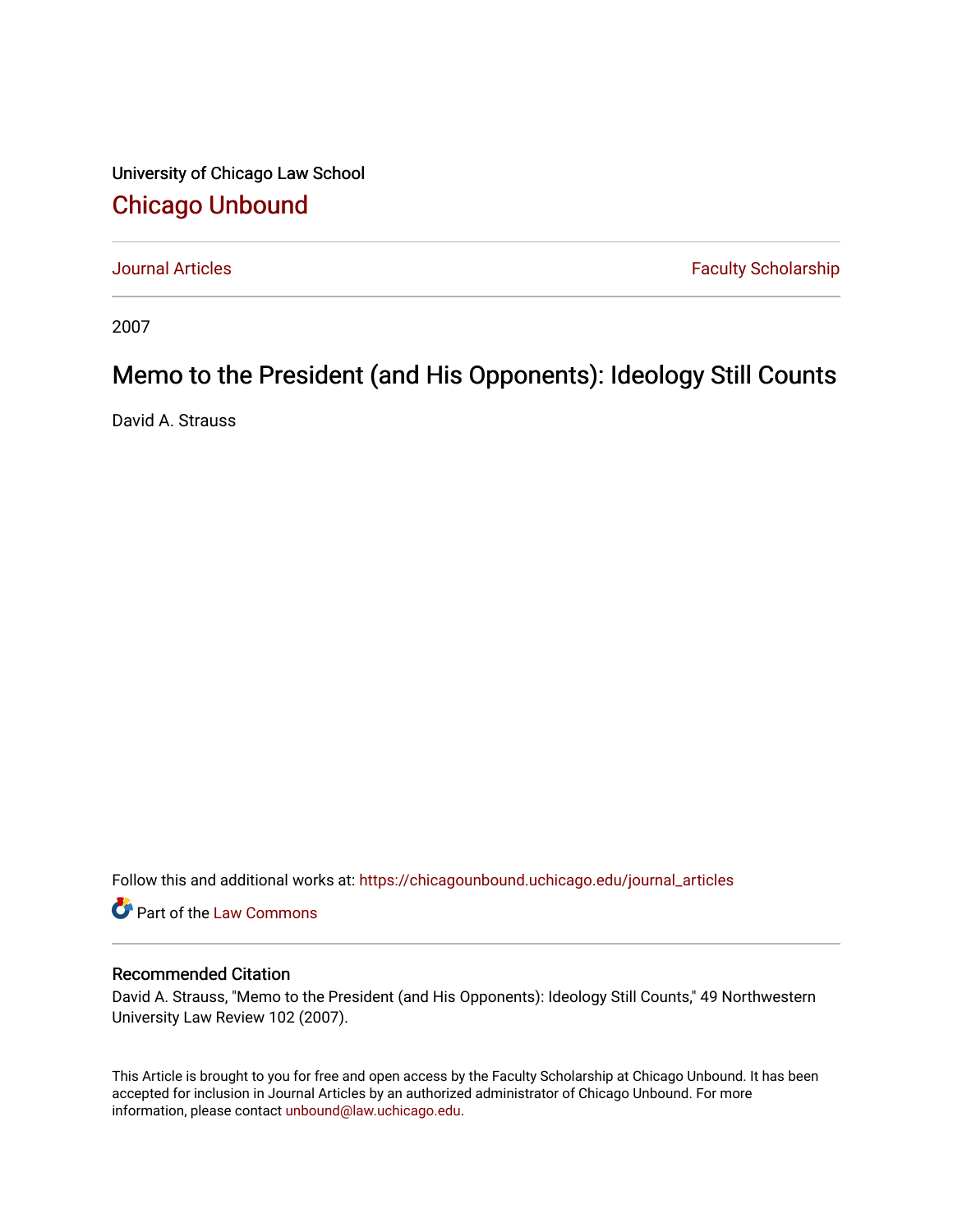## MEMO TO THE PRESIDENT (AND HIS OPPONENTS): IDEOLOGY STILL COUNTS

## *David A. Strauss*

The impressive article by Lee Epstein, Andrew Martin, Kevin Quinn, and Jeffrey Segal tells us something illuminating about the behavior of Su-preme Court Justices.<sup>[1](#page-1-0)</sup> But I do not believe that the article tells us what it seems to tell us. Professor Epstein and her co-authors seem to say that Justices routinely change their views, so that a President should not be too concerned about the ideology of prospective appointees, and the people who might oppose those appointees should not be too concerned, either. As Professor Farnsworth demonstrates in his excellent commentary,<sup>[2](#page-1-1)</sup> the Epstein et al. paper does not justify such a conclusion, and the authors' explicit claim is more modest than the tone of the article perhaps suggests.

In any event, I do not think that the Epstein et al. paper refutes, or again contrary perhaps to appearances—even purports to refute the most plausible version of the "conventional wisdom" that the authors say they are challenging. I actually think the conventional wisdom is much closer to the view that Epstein et al. embrace—that Justices are systematically unpredictable—than it is to the view they reject. But whatever the conventional wisdom is, the most accurate account is more complex than either "they all change" or "they never change."

I think the best description is this: When a President has an agenda when he appoints a Justice because he wants to influence the way the Court will decide a specific issue, or set of related issues—the President is hardly ever disappointed. Many of the Justices who supposedly disappointed the President who put them on the Court were not appointed primarily because of their views; they were appointed to pay off a political debt, or for elec-toral reasons of the kind Epstein et al. mention.<sup>[3](#page-1-2)</sup> But other examples of Justices who "changed" involve something more interesting. These are instances in which the Justices' opinions did not change in any discernable

<span id="page-1-0"></span><sup>&</sup>lt;sup>1</sup> Lee Epstein et al., *Ideological Drift Among Supreme Court Justices: Who, When, and How Important?*, 102 NW. U. L. REV. (forthcoming 2007). For a preview of that article, see Lee Epstein et al., *Ideological Drift Among Supreme Court Justices: Who, When, and How Important?*, 101 NW. U. L. REV. COLLOQUY 127 (2007), http://www.law.northwestern.edu/lawreview/colloquy/2007/8/ [\(link\)](http://www.law.northwestern.edu/lawreview/colloquy/2007/8/). 2

<span id="page-1-2"></span><span id="page-1-1"></span>Ward Farnsworth, *The Use and Limits of Martin-Quinn Scores to Assess Supreme Court Justices,*  with Special Attention to the Problem of Ideological Drift, 101 Nw. U. L. REV. COLLOQUY 143 (2007), http://www.law.northwestern.edu/lawreview/colloquy/2007/11/ [\(link\).](http://www.law.northwestern.edu/lawreview/colloquy/2007/11/) 3

*See* Epstein et al., *supra* note 1 (manuscript at 17–18, 43–44, on file with *Colloquy*).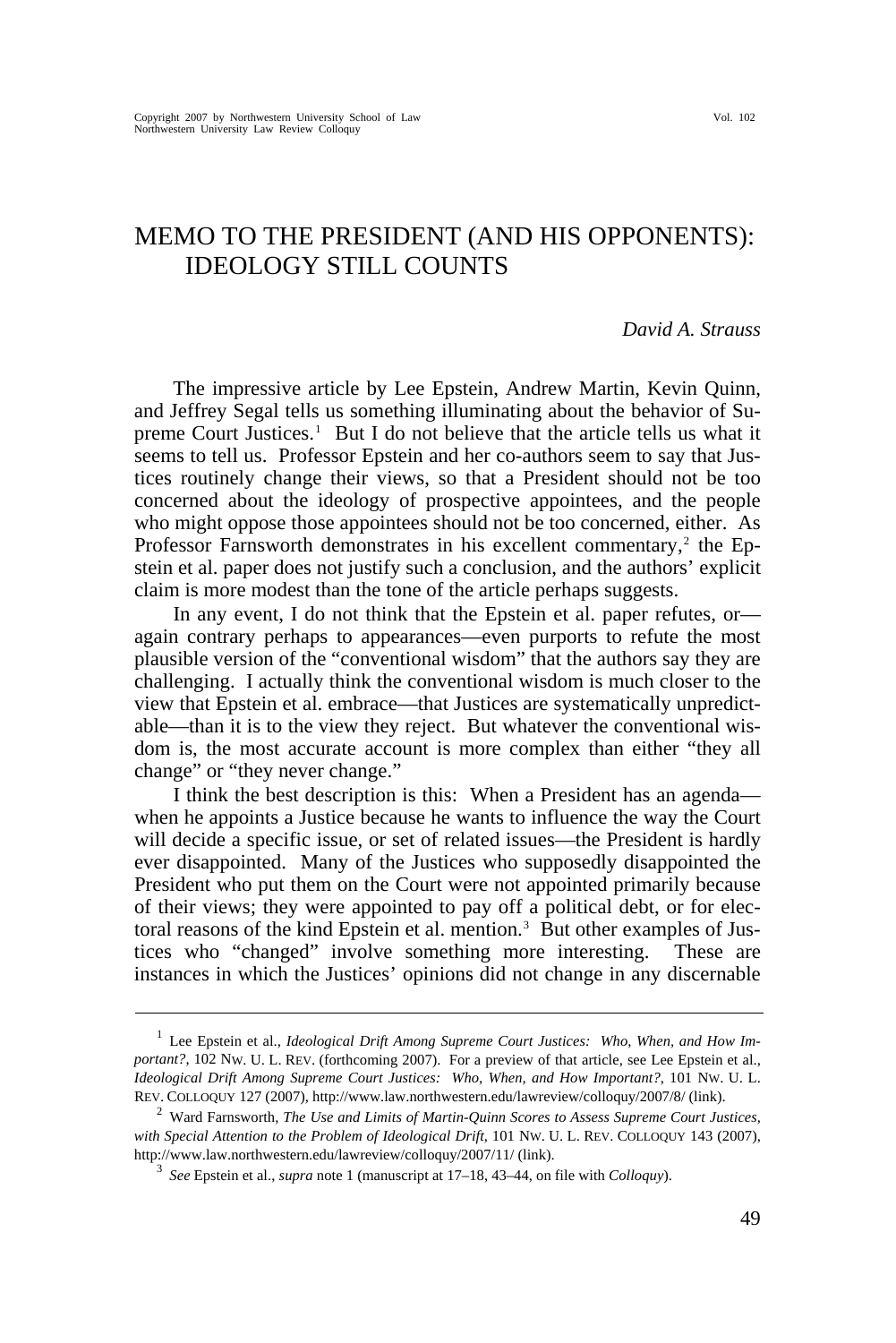way, but new issues emerged—issues on which the Justices' previous views were not known, or in any event did not play a role in the President's decision to appoint them.

When this happens, Justices may change in the sense that Justices who were expected to be "conservative" will cast "liberal" votes in some cases, and vice versa. But the conclusion that Epstein et al. suggest—that Presi-dents should not pay much attention to ideology in appointing Justices<sup>[4](#page-2-0)</sup> does not follow. On the contrary: Presidents who have an ideological agenda almost always get what they want on the issues they care about.

In the last hundred years, the President with the clearest agenda for the Supreme Court—Franklin Roosevelt—also, as it happens, made the most appointments, and Roosevelt's appointees illustrate how Presidents with an agenda will not be disappointed even if their nominees do "drift." The basic story is well known. In Roosevelt's first term as President, the Supreme Court declared unconstitutional some of the central features of Roosevelt's New Deal.<sup>[5](#page-2-1)</sup> No one left the Court in Roosevelt's first term, and after Roosevelt won by a landslide in 1936, he proposed legislation that would have allowed him to appoint additional justices, thereby assuring a majority in favor of his legislative program. The so-called Court packing legislation was not enacted, but soon there were vacancies on the Court, and by the end of his long tenure in office Roosevelt had named eight new Justices.<sup>[6](#page-2-2)</sup>

Two of Roosevelt's earliest appointments were Hugo Black and Felix Frankfurter. Both were dyed-in-the-wool supporters of the New Deal and relentless critics of the Court that struck down Roosevelt's legislation. But Black and Frankfurter became adversaries in one of the central constitutional controversies of the mid-twentieth century, the extent to which the provisions of the Bill of Rights, particularly those having to do with crimi-nal procedure, should apply to the states.<sup>[7](#page-2-3)</sup> Black and Frankfurter also dis-agreed over the scope of the constitutional guarantee of freedom of speech.<sup>[8](#page-2-4)</sup> and over such issues as whether the Constitution required states to reappor-tion their legislatures.<sup>[9](#page-2-5)</sup> The general view—affirmed by Professor Epstein

<sup>&</sup>lt;sup>4</sup> See id. (manuscript at 58–59, on file with *Colloquy*).<br><sup>5</sup> See Cortagu Cortag Cool Co., 209, U.S. 228 (1026).

<span id="page-2-1"></span><span id="page-2-0"></span><sup>&</sup>lt;sup>5</sup> See Carter v. Carter Coal Co., 298 U.S. 238 (1936) [\(link\)](http://www.law.cornell.edu/supct/html/historics/USSC_CR_0298_0238_ZS.html) (invalidating the Bituminous Coal Con-servation Act of 1935); A.L.A. Schechter Poultry Corp. v. United States, 295 U.S. 495 (1935) [\(link\)](http://www.law.cornell.edu/supct/html/historics/USSC_CR_0295_0495_ZS.html) (invalidating the National Industrial Recovery Act of 1933); Railroad Retirement Board v. Alton Railroad Co., 295 U.S. 330 (1935) [\(link\)](http://supreme.justia.com/us/295/330/) (invalidating Railroad Retirement Act of 1934).

<span id="page-2-2"></span> $6$  The story of the Court-packing fight is told in many places; a standard account is WILLIAM E. LEUCHTENBURG, THE SUPREME COURT REBORN (1995).

<span id="page-2-3"></span>*See, e.g.*, Adamson v. California, 332 U.S. 46, 59 (1947) (Frankfurter, J., concurring) [\(link\)](http://www.law.cornell.edu/supct/html/historics/USSC_CR_0332_0046_ZS.html); *id.* at 68 (Black, J., dissenting). 8

<span id="page-2-4"></span>*See, e.g.*, Dennis v. United States, 341 U.S. 494, 517 (1951) (Frankfurter, J., concurring) [\(link\);](http://www.law.cornell.edu/supct/html/historics/USSC_CR_0341_0494_ZS.html) *id.* at 579 (Black, J., dissenting). 9

<span id="page-2-5"></span> $9$  Baker v. Carr, 369 U.S. 186, 187 (1962) (Black, J., joining in the majority) [\(link\);](http://www.law.cornell.edu/supct/html/historics/USSC_CR_0369_0186_ZS.html) *id.* at 266 (Frankfurter, J., dissenting).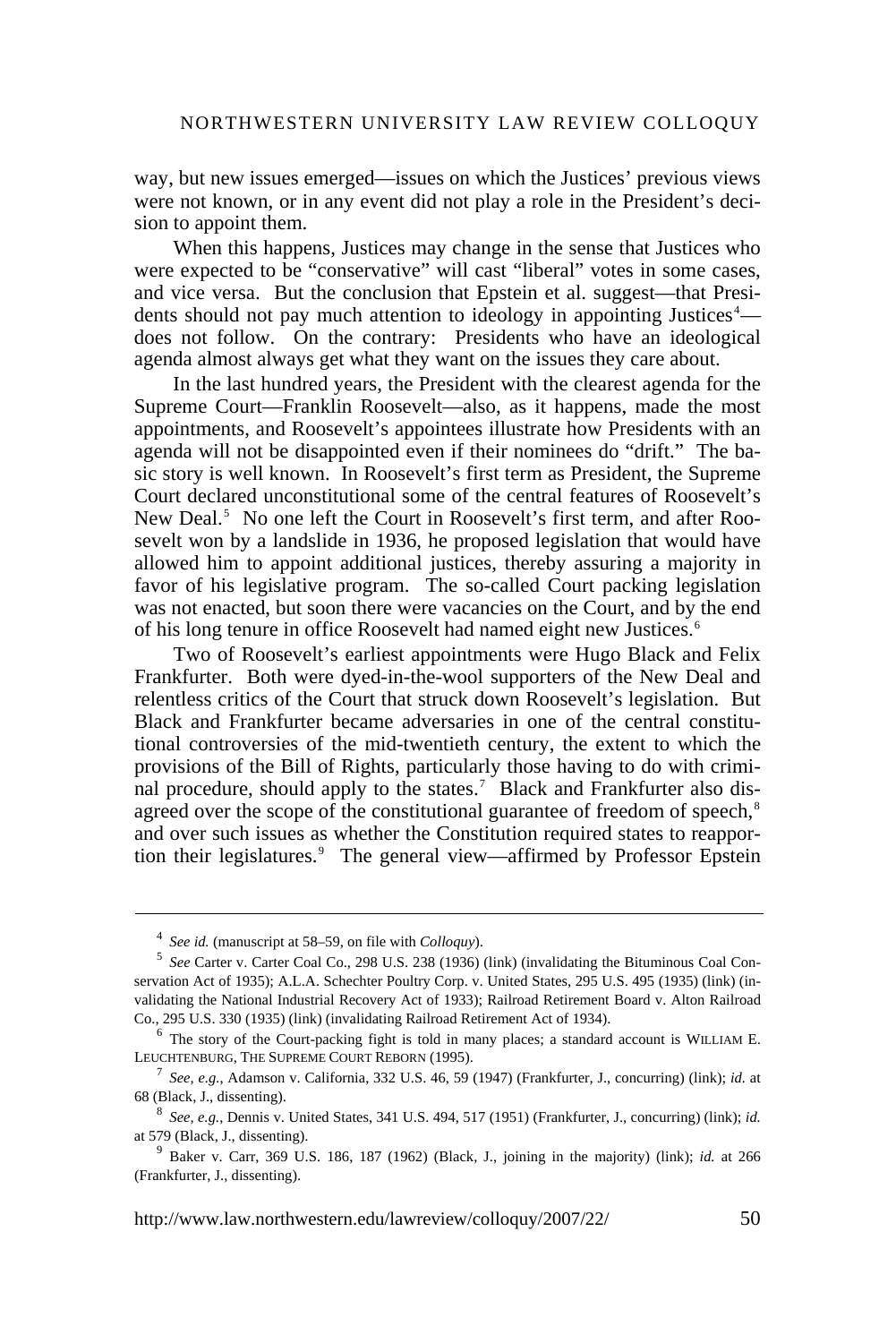and her co-authors<sup>[10](#page-3-0)</sup>—is that Frankfurter became more "conservative" while Black remained "liberal" (before turning "conservative" later in his career, after Frankfurter had left the Court). And in a sense that is true: in the criminal procedure cases, the First Amendment cases, the reapportionment cases, and others, Black took positions that were generally regarded as liberal, and Frankfurter disagreed.

Roosevelt's appointees diverged in a similar way on the single most important question of mid-twentieth century constitutional law—the constitutionality of state-imposed racial segregation. Black was unequivocal in his support for the decision the Court eventually reached in *Brown v. Board of Education*. [11](#page-3-1) Frankfurter and Robert Jackson (Roosevelt's Solicitor General and Attorney General, whom he appointed to the Court in 1941) were more hesitant, for institutional reasons; they were not sure the Court, as opposed to Congress (in Jackson's view, at least) could or should be the insti-tution to end segregation.<sup>[12](#page-3-2)</sup> Stanley Reed—Roosevelt's second appointee to the Court, after Black—was the most reluctant of the Justices to join the *Brown* opinion.<sup>[13](#page-3-3)</sup> James Byrnes, who was also appointed to the Court by Roosevelt in 1941 but resigned a year later (to become a close aide to Roosevelt in the White House), was the Governor of South Carolina in 1954— and a defender of segregation.<sup>[14](#page-3-4)</sup>

In a recognizable sense, then, Roosevelt's appointees moved all over the place ideologically, just as Epstein and her colleagues suggest. Does this mean that it was pointless for Roosevelt, or his opponents, to have concerned themselves with the views of his nominees? Not at all. Roosevelt's agenda concerned federal power over the national economy. On issues relating to his agenda, he got exactly what he wanted. None of his appointees ever cast a vote for limiting federal power over the economy. That issue an intensely controversial one in the first third of the twentieth century became totally settled in favor of Roosevelt's position in a strikingly short time.<sup>[15](#page-3-5)</sup> Roosevelt had an agenda for the Court, made appointments accordingly, and his agenda prevailed unequivocally. Over the course of their ca-

http://www.law.northwestern.edu/lawreview/colloquy/2007/22/ 51

<span id="page-3-2"></span><span id="page-3-1"></span><span id="page-3-0"></span><sup>&</sup>lt;sup>10</sup> See supra note 1 (manuscript at 30–32, on file with Colloquy).<br><sup>11</sup> 347 U.S. 483 (1954) [\(link\).](http://www.law.cornell.edu/supct-cgi/get-us-cite?347+483) On Black's views, see, for example, RICHARD KLUGER, SIMPLE JUSTICE 594–98 (1975).<br>
<sup>12</sup> See KLUGER, supra note 11, at 599–611.<br>
<sup>13</sup> See id. at 598.<br>
<sup>14</sup> See id. at 333, 335.<br>
<sup>15</sup> Compare the cases cited in note 5, decided before any Roosevelt appointments, with cases de-

<span id="page-3-5"></span><span id="page-3-4"></span><span id="page-3-3"></span>cided after Roosevelt had appointed a majority of the Justices: United States v. Darby, 312 U.S. 100 (1941) [\(link\)](http://www.law.cornell.edu/supct/html/historics/USSC_CR_0312_0100_ZS.html) (unanimously upholding the Fair Labor Standards Act and overruling Hammer v. Dagenhart, 247 U.S. 251 (1918) [\(link\),](http://www.law.cornell.edu/supct/html/historics/USSC_CR_0247_0251_ZD.html) which had invalidated the Child Labor Act); and Wickard v. Filburn, 317 U.S. 111 (1942) [\(link\)](http://www.law.cornell.edu/supct-cgi/get-us-cite?317+111) (unanimously upholding Congress's power under the Interstate Commerce Clause to enact the Agricultural Adjustment Act, even as applied to home-consumed wheat). On the evolution of the law during this period, and the influence of the Roosevelt appointees, see BARRY CUSHMAN, RETHINKING THE NEW DEAL COURT 208–24 (1998).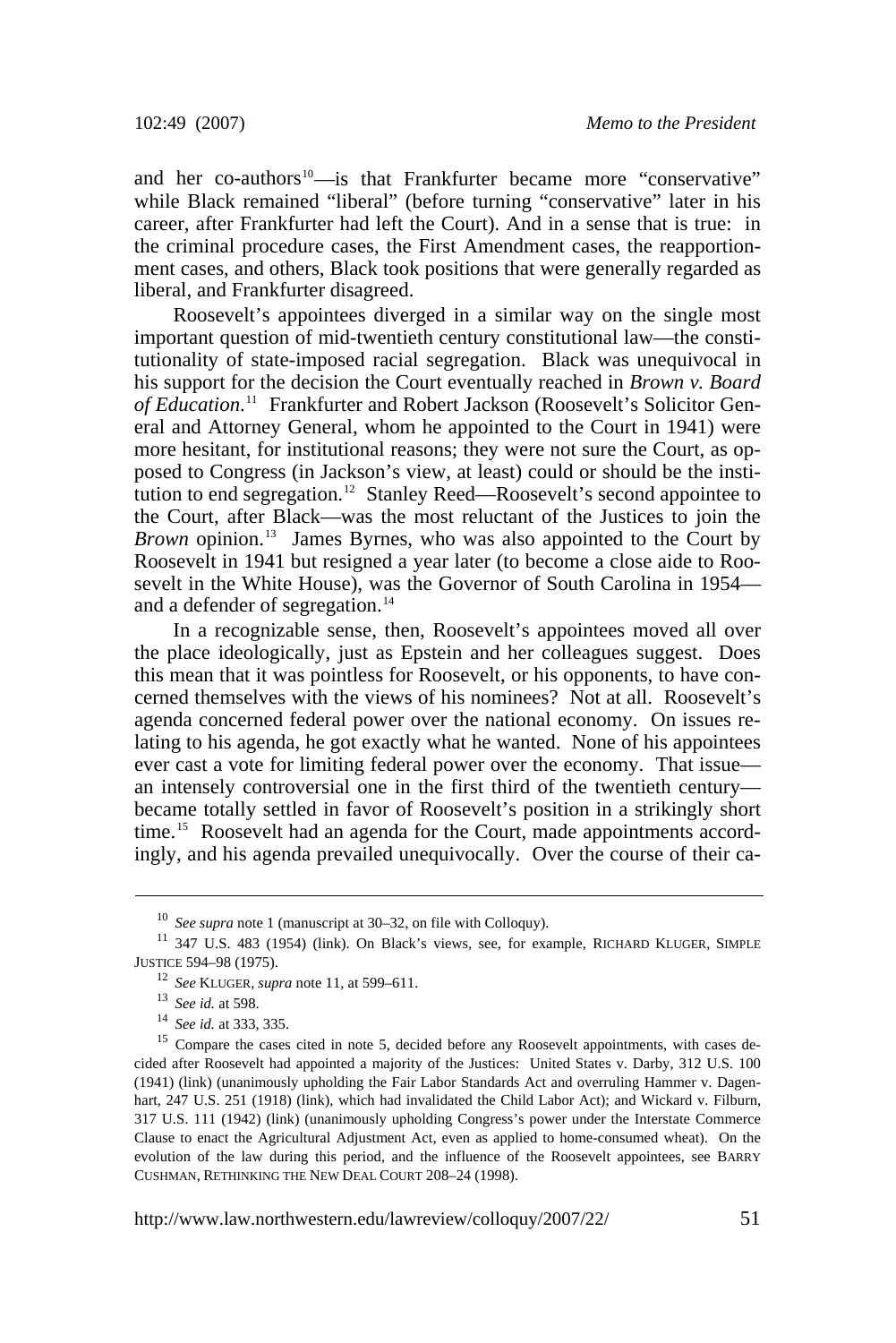reers, the Roosevelt appointees did diverge; but they diverged on issues that were not salient at the time of their appointment and that were not of primary importance to the President.

This pattern repeated itself, later in the twentieth century, with Richard Nixon. In the 1968 Presidential campaign, Nixon criticized the Supreme Court for decisions that, he said, were unduly favorable to criminal defendants.[16](#page-4-0) Nixon also signaled sympathy for Southerners who objected to the pace of desegregation.<sup>[17](#page-4-1)</sup> Nixon made four appointments early in his administration, and the direction of the Court shifted on both of these issues. The Court became much less aggressive about desegregation and undertook no new initiatives to protect criminal defendants' rights.<sup>[18](#page-4-2)</sup> But the most controversial issue of the next generation turned out to be neither criminal justice nor race—it was abortion. Three of Nixon's appointees voted in favor of reproductive rights in *Roe v. Wade*. [19](#page-4-3) A Kennedy appointee, Byron White, dissented. The intellectual foundations of *Roe* were laid by Justice John Harlan's dissenting opinion in *Poe v. Ullman*<sup>[20](#page-4-4)</sup>—and Harlan had been the most "conservative" Justice on the Warren Court in the 1960s.

Again, there was, in a sense, rampant ideological drift—from right to left for three Nixon appointees, from left to right for White. (Harlan went from being a conservative force to a liberal avatar without doing anything!). But again the lesson is not that Justices' views should not matter to the President or to the President's opponents. It is that sometimes issues change in ways that scramble previous political alignments. On abortion, the Nixon "conservatives" voted with the "liberals" Douglas, Brennan, and Marshall, and the Kennedy "liberal," White, voted with the conservative Rehnquist. This supposed shift will be reflected in the Martin-Ouinn scores (if I understand that method correctly), and might be perceived by Courtwatchers. But the real shift was in what issues became prominent. Nixon got what he wanted on the issues he cared most about.

Once in a while, of course, Justices who are appointed because of their views on particular issues will cast votes on those issues that disappoint the President who chose them. Justice Harry Blackmun is a dramatic example, wonderfully described in Linda Greenhouse's biography.<sup>[21](#page-4-5)</sup> But, pace  $Ep$ stein et al., instances of genuine change of that kind are, I believe, rare. Other Justices whom Epstein et al. discuss, such as Sandra Day O'Connor and Anthony Kennedy, were not the product of President Reagan's agenda:

http://www.law.northwestern.edu/lawreview/colloquy/2007/22/ 52

<span id="page-4-1"></span><span id="page-4-0"></span><sup>16</sup> *See* JAMES T. PATTERSON, GRAND EXPECTATIONS: THE UNITED STATES, 1975–1974 701–02 (1996). 17 *Id.*

<span id="page-4-3"></span><span id="page-4-2"></span><sup>&</sup>lt;sup>19</sup> 410 U.S. 113 (1973) [\(link\)](http://www.law.cornell.edu/supct/html/historics/USSC_CR_0410_0113_ZS.html) (Chief Justice Burger and Justices Blackmun and Powell were nominated by Nixon).  $^{20}$  367 U.S. 497, 539–55 (1961) [\(link\)](http://supreme.justia.com/us/367/497/). <br><sup>21</sup> LINDA GREENHOUSE, BECOMING JUSTICE BLACKMUN: HARRY BLACKMUN'S SUPREME COURT

<span id="page-4-5"></span><span id="page-4-4"></span>JOURNEY (2005).